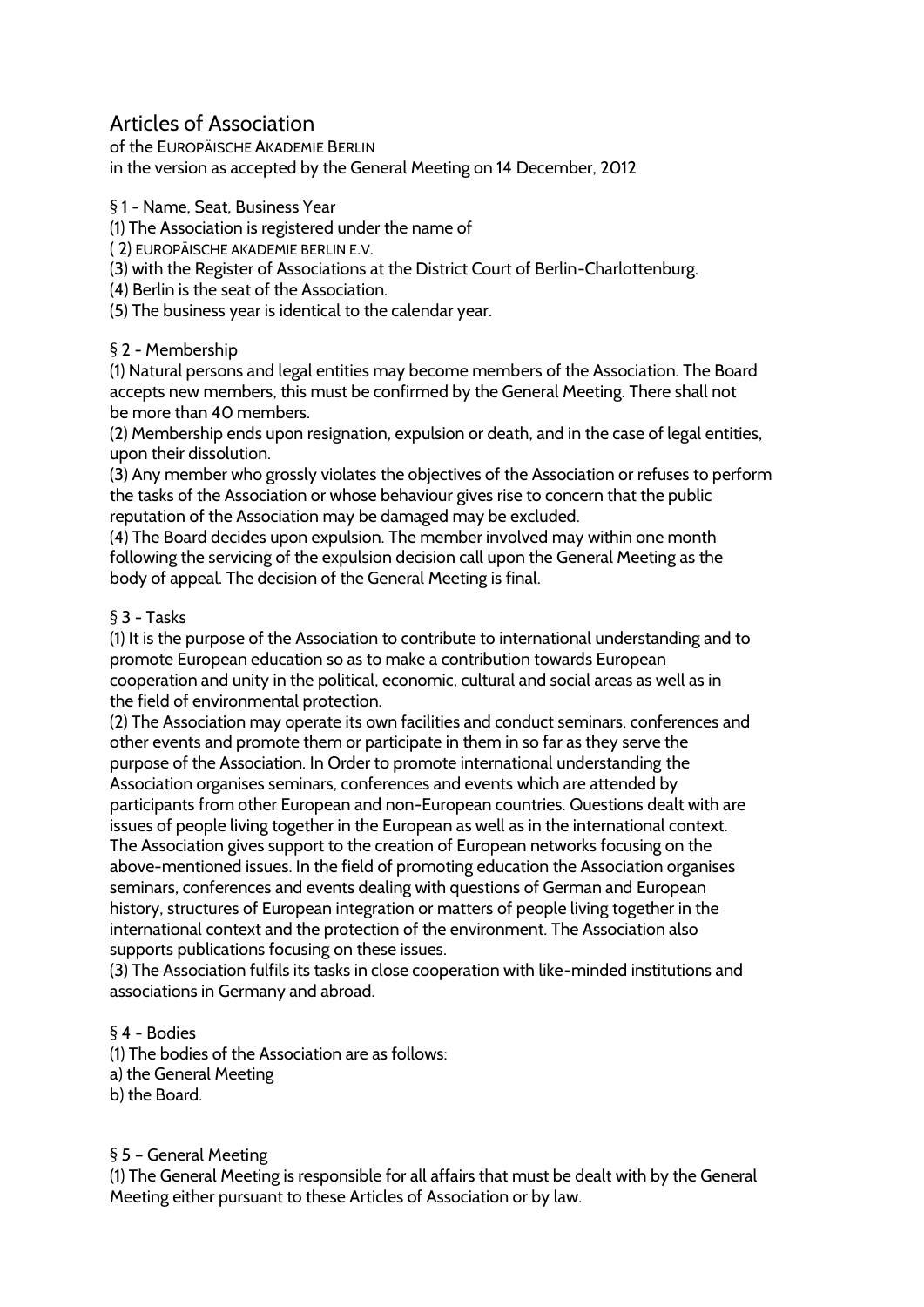(2) The General Meeting has a quorum if at least one third of the members are present. If a member has correctly transferred his/her vote to another member, this counts as a presence for the quorum.

(3) Decisions taken by the General Meeting require a simple majority of the votes cast, unless anything else is bindingly laid down by these Articles of Association or the law.

(4) At the General Meeting, members not present may have themselves represented by a member present, however, a member may not cast more than one extra vote apart from his/her own vote.

(5) The General Meeting is convened by the Chairman in writing with a 28-day period of notice. A General Meeting must be convened if at least one- third of the members request it.

(6) A General Meeting is to be convened at least once a year as an Annual General Meeting.

(7) The following is to be carried out at the Annual General Meeting:

· the election of the members of the Board,

· acceptance of the report submitted by the Board

· acceptance of the report submitted by the auditors

· decision to discharge the Board,

· decision on the economic plan,

· approval of the appointment of a Managing Director pursuant to § 30 BGB (German Civil Code).

(8) A written record of the General Meeting is to be drawn up, which is to be signed by the Chairman or one of the deputies and by the Secretary to the Board or a minute-taker selected by the General Meeting.

§ 6 - Board, Special Representative

(1) The Board of the Association consists of

a) the Chairman,

b) up to three deputy chairmen, who are equal in rank among themselves.

(2) Members of the Board serve in office up to the end of the third Annual General Meeting that follows upon the General Meeting at which they are elected.

(3) The Association is represented by the Chairman and one deputy chairman pursuant to § 26 BGB (German Civil Code).

(4) The Board manages the affairs of the Association within the scope of boundaries drawn and tasks set by these Articles of Association, by the decisions of the General Meeting and the Rules of Procedure. The Board may avail itself of a Managing Director for conducting these tasks.

(5) The Board may establish Rules of Procedure, which require the approval of the General Meeting.

(6) A Managing Director may be appointed as a Special Representative pursuant to §30 BGB (German Civil Code) for executing running tasks. The scope of tasks is to be laid down upon appointing the Special Representative. The Managing Director is subject to directions of the Board

# § 7 - Board of Trustees

(1) The Board may appoint a Board of Trustees. The Board of Trustees has the task of advising on the ongoing work of the Association.

(2) Members of the Board of Trustees shall be personalities of public life attached to the objective and activity of the Association. When appointing members of the Board of Trustees, those institutions and organisations with which the Association cooperates are to be considered.

(3) Members of the Board of Trustees are appointed by the Board following approval by the General Meeting.